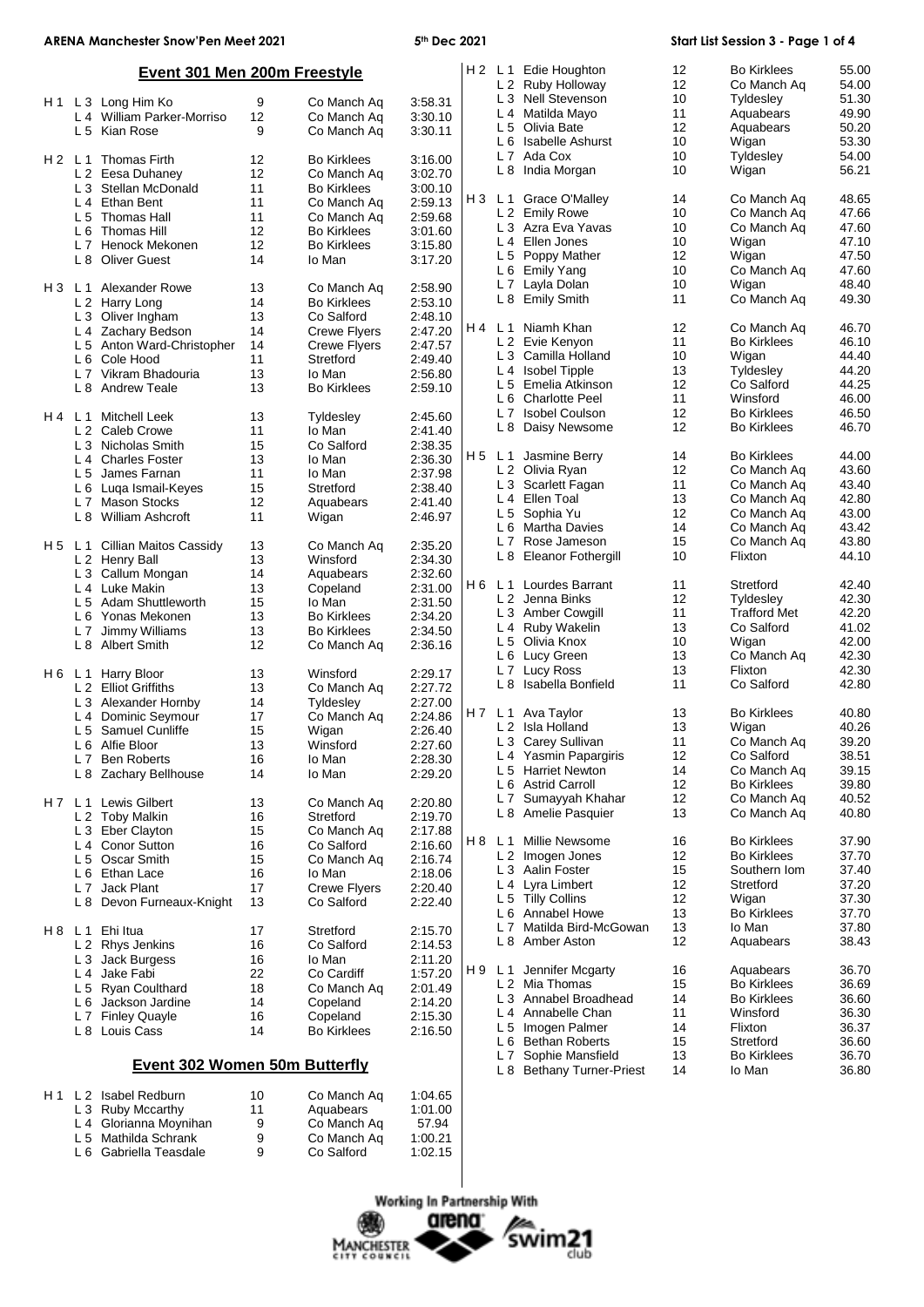| <b>ARENA Manchester Snow'Pen Meet 2021</b> |                                                                                                                                                                                                           |                                                  |                                                                                                                                          | 5th Dec 2021                                                         |     |                                                                                                                                                                                                  | Start List Session 3 - Page 2 of 4           |                                                                                                                                      |                                                                      |
|--------------------------------------------|-----------------------------------------------------------------------------------------------------------------------------------------------------------------------------------------------------------|--------------------------------------------------|------------------------------------------------------------------------------------------------------------------------------------------|----------------------------------------------------------------------|-----|--------------------------------------------------------------------------------------------------------------------------------------------------------------------------------------------------|----------------------------------------------|--------------------------------------------------------------------------------------------------------------------------------------|----------------------------------------------------------------------|
| H 10 L 1                                   | Ellie Bellhouse-Smith<br>L 2 Amelia Jones<br>L 3 Kristen Beswick<br>L 4 Faith Wood<br>L 5 Eleanor Hunt<br>L 6 Scarlett Robinson<br>L 7 Freyja Kelly<br>L 8 Aliya Bacakoglu                                | 14<br>17<br>13<br>13<br>15<br>13<br>14<br>17 S9  | <b>Bo Kirklees</b><br><b>Bo Kirklees</b><br>Fleetwood<br>Fleetwood<br>Crewe Flyers<br>Copeland<br>Douglas<br><b>Bo Kirklees</b>          | 35.90<br>35.60<br>35.55<br>35.30<br>35.35<br>35.60<br>35.80<br>36.14 |     | H 5 L 1 Alexander Partington<br>L 2 Anton Ward-Christopher<br>L 3 Zachary Bedson<br>L 4 Cole Hood<br>L 5 Sky So<br>L 6 Mitchell Leek<br>L 7 George Plant<br>L 8 Thomas Hill                      | 12<br>14<br>14<br>11<br>12<br>13<br>13<br>12 | Flixton<br><b>Crewe Flyers</b><br>Crewe Flyers<br>Stretford<br>Co Manch Aq<br>Tyldesley<br><b>Crewe Flyers</b><br><b>Bo Kirklees</b> | 35.40<br>35.24<br>34.80<br>34.20<br>34.40<br>35.00<br>35.28<br>35.90 |
| H 11 L 1                                   | Rosie Nicholson<br>L 2 Isabella Holmes<br>L 3 Charlotte Mullarkey<br>L 4 Imogen Lemon<br>L 5 Chloe Scott<br>L 6 Molly Figgins<br>L 7 Chiara Fellone<br>L 8 Caitlin Postolachi Suc                         | 14<br>13<br>15<br>14<br>15<br>14<br>14<br>12     | Co Manch Aq<br>Flixton<br>Co Salford<br><b>Buckley</b><br>Stretford<br>Fleetwood<br>Co Salford<br>Co Salford                             | 35.23<br>35.00<br>34.82<br>34.20<br>34.80<br>34.90<br>35.22<br>35.30 | H 6 | L 1 Harry Long<br>L 2 Alixander Lewis<br>L 3 James Wakelin<br>L 4 Luke Makin<br>L 5 James Farnan<br>L 6 Henry Ball<br>L 7 Jake Thorold<br>L 8 Eben Cousin                                        | 14<br>12<br>14<br>13<br>11<br>13<br>15<br>12 | <b>Bo Kirklees</b><br>Co Manch Aq<br>Co Salford<br>Copeland<br>lo Man<br>Winsford<br><b>Crewe Flyers</b><br><b>Bo Kirklees</b>       | 34.00<br>33.86<br>33.20<br>32.60<br>33.12<br>33.30<br>33.98<br>34.10 |
|                                            | H 12 L 1 Anya Locke<br>L 2 Francesca Wright<br>L 3 Sandra Czajka<br>L 4 Madeleine Hemuss<br>L 5 Charlotte Pate<br>L 6 Lucia Lesti<br>L 7 Imogen Stalgis<br>L 8 Georgia Sheffield                          | 14<br>16<br>13<br>16<br>15<br>12<br>14<br>16 S14 | <b>Bo Kirklees</b><br><b>Bo Kirklees</b><br>Co Salford<br>Io Man<br><b>Bo Kirklees</b><br>Swinton<br><b>Crewe Flyers</b><br>Co Salford   | 33.74<br>33.59<br>33.13<br>33.00<br>33.11<br>33.50<br>33.60<br>34.03 |     | H 7 L 1 Lachlan Munro<br>L 2 Noah Critchley<br>L 3 Caleb Crowe<br>L <sub>4</sub> Steiven Smith<br>L 5 Andrew Teale<br>L 6 Alfie Bloor<br>L 7 Harry Bloor<br>L 8 Elliot Griffiths                 | 14<br>14<br>11<br>13<br>13<br>13<br>13<br>13 | <b>Bo Kirklees</b><br>Stretford<br>lo Man<br>Co Salford<br><b>Bo Kirklees</b><br>Winsford<br>Winsford<br>Co Manch Aq                 | 32.40<br>32.00<br>32.00<br>31.52<br>31.70<br>32.00<br>32.10<br>32.42 |
|                                            | H 13 L 1 Alice Volkovaya<br>L 2 Aimee Myers<br>L 3 Abigail Turner<br>L 4 Gracie-Louise Potts<br>L 5 Britney Makangou<br>L 6 Alisha Bedson<br>L 7 Hannah Egiert<br>L 8 Nicole Adeyeye                      | 13<br>16<br>14<br>12<br>14<br>18<br>14<br>14     | Co Salford<br>lo Man<br>Co Manch Aq<br>Co Salford<br>Co Salford<br>Crewe Flyers<br>Co Manch Aq<br>Co Salford                             | 32.70<br>32.20<br>32.05<br>31.91<br>31.93<br>32.10<br>32.66<br>32.80 |     | H 8 L 1 Thomas Roach<br>L 2 Benjamin Ross<br>L 3 Danial Bafi<br>L 4 Riley Dickinson<br>L 5 Albert Smith<br>L 6 Riley Cooper<br>L 7 Joseph Rawlings<br>L 8 Alexander Rowe                         | 19<br>13<br>13<br>15<br>12<br>16<br>14<br>13 | Co Manch Aq<br>Co Salford<br>Co Manch Aq<br>Wigan<br>Co Manch Aq<br>Co Manch Aq<br>Winsford<br>Co Manch Aq                           | 31.50<br>31.40<br>31.31<br>31.05<br>31.23<br>31.38<br>31.50<br>31.50 |
|                                            | H 14 L 1 Blae Richardson<br>L 2 Karis Blake<br>L 3 Sophie George<br>L 4 Maisie Hosking<br>L 5 Isabel Farmer<br>L 6 Mia Mason<br>L 7 Jessica Smelt<br>L 8 Chloe Shaw                                       | 17<br>17<br>15<br>19<br>14<br>15<br>14<br>16     | lo Man<br>Co Manch Aq<br>Winsford<br>Co Manch Aq<br><b>Bo Kirklees</b><br>Co Manch Ag<br><b>Bo Kirklees</b><br>Wigan                     | 31.70<br>31.50<br>31.10<br>30.13<br>31.00<br>31.49<br>31.60<br>31.86 | H 9 | L 1 Cillian Maitos Cassidy<br>L 2 Charlie Chadwick<br>L 3 Charles Foster<br>L 4 James Fothergill<br>L 5 John Kinuthia<br>L 6 Michael Jones<br>L 7 Luqa Ismail-Keyes<br>L 8 Devon Furneaux-Knight | 13<br>13<br>13<br>12<br>14<br>27<br>15<br>13 | Co Manch Aq<br>Flixton<br>lo Man<br>Flixton<br>Oldham Aqua<br>Co Manch Aq<br>Stretford<br>Co Salford                                 | 30.90<br>30.75<br>30.50<br>30.10<br>30.18<br>30.59<br>30.80<br>31.00 |
|                                            | Event 303 Men 50m Freestyle                                                                                                                                                                               |                                                  |                                                                                                                                          |                                                                      |     | H 10 L 1 Adam Shuttleworth<br>L 2 Eran Fernando                                                                                                                                                  | 15<br>16                                     | Io Man<br>Co Manch Aq                                                                                                                | 29.90<br>29.81                                                       |
| H2 L1                                      | H 1 L 3 Maxwell Partington<br>L <sub>4</sub> Oliver Carter<br>L 5 James Rose-Coulthard<br>Leo Ashcroft                                                                                                    | 9<br>11<br>10<br>9                               | Flixton<br>Tyldesley<br>Wigan<br>Wigan                                                                                                   | 56.50<br>46.20<br>49.70<br>45.50                                     |     | L 3 Tyler Atilman<br>L 4 Conor Sutton<br>L 5 Nicholas Smith<br>L 6 Ben Roberts<br>L 7 Leo Baker<br>L 8 Joel Birtles                                                                              | 14<br>16<br>15<br>16<br>16<br>15             | Bo Kirklees<br>Co Salford<br>Co Salford<br>lo Man<br>Aquabears<br>Aquabears                                                          | 29.70<br>29.40<br>29.44<br>29.80<br>29.90<br>29.91                   |
|                                            | L 2 Alan Szymanski<br>L 3 Daniel Lesti<br>L <sub>4</sub> Kian Rose<br>L 5 William Palmer<br>L 6 Cain Ashton<br>L 7 Philip Langara                                                                         | 11<br>9<br>9<br>11<br>11<br>10                   | Co Manch Aq<br>Swinton<br>Co Manch Aq<br>Flixton<br>Wigan<br><b>Bo Kirklees</b>                                                          | 43.56<br>42.50<br>41.28<br>41.30<br>42.50<br>44.40                   |     | H 11 L 1 Zachary Porter<br>L 2 Aron Filakovszky<br>L 3 Dominic Seymour<br>L 4 Kyle Durand<br>L 5 Louis Cass                                                                                      | 15<br>20<br>17<br>16<br>14                   | Fleetwood<br>Co Manch Aq<br>Co Manch Aq<br>Aquabears<br><b>Bo Kirklees</b>                                                           | 29.10<br>29.00<br>28.51<br>28.29<br>28.30                            |
|                                            | H 3 L 1 Ethan Berry<br>L 2 Nikola Vladimirov<br>L 3 Nicholas Cass<br>L <sub>4</sub> Oliver Guest<br>L 5 Oliver Morgan-Dunne<br>L 6 Phoevos Maitos Cassidy<br>L 7 Ethan Bent<br>L 8 William Parker-Morriso | 11<br>13<br>11<br>14<br>13<br>11<br>11<br>12     | Wigan<br><b>Crewe Flyers</b><br><b>Bo Kirklees</b><br>lo Man<br>Co Manch Aq<br>Co Manch Aq<br>Co Manch Aq<br>Co Manch Aq                 | 40.54<br>39.60<br>39.40<br>38.00<br>38.70<br>39.50<br>39.70<br>41.22 |     | L 6 Lewis Gilbert<br>L 7 Lawrence Ndadaye<br>L 8 Theo Clyne<br>H 12 L 1 Zachary Bellhouse<br>L 2 Conor O'Donnell<br>L 3 Ewan Weaver<br>L 4 Jacob Brookes<br>L 5 Jackson Jardine                  | 13<br>15<br>16<br>14<br>14<br>15<br>16<br>14 | Co Manch Ag<br>Stretford<br>Co Salford<br>lo Man<br><b>Trafford Met</b><br>Aquabears<br>lo Man<br>Copeland                           | 28.80<br>29.10<br>29.30<br>28.20<br>28.03<br>27.72<br>27.60<br>27.67 |
| H4 L1                                      | Thomas Hall<br>L 2 Hussein Kesserwan<br>L 3 Henry Priestley<br>L 4 Yuosuf Khahar<br>L 5 Stellan McDonald<br>L 6 Eesa Duhaney<br>L 7 Oliver Ingham<br>L 8 Adrian Rogers                                    | 11<br>10<br>11<br>14<br>11<br>12<br>13<br>10     | Co Manch Aq<br><b>Bo Kirklees</b><br><b>Bo Kirklees</b><br>Co Manch Aq<br><b>Bo Kirklees</b><br>Co Manch Aq<br>Co Salford<br>Co Manch Aq | 37.60<br>37.10<br>36.90<br>36.52<br>36.90<br>36.90<br>37.60<br>37.78 |     | L 6 Caleb Waldermar<br>L 7 Jack Plant<br>L 8 Oscar Smith                                                                                                                                         | 13<br>17<br>15                               | Fleetwood<br><b>Crewe Flyers</b><br>Co Manch Aq                                                                                      | 27.98<br>28.20<br>28.20                                              |

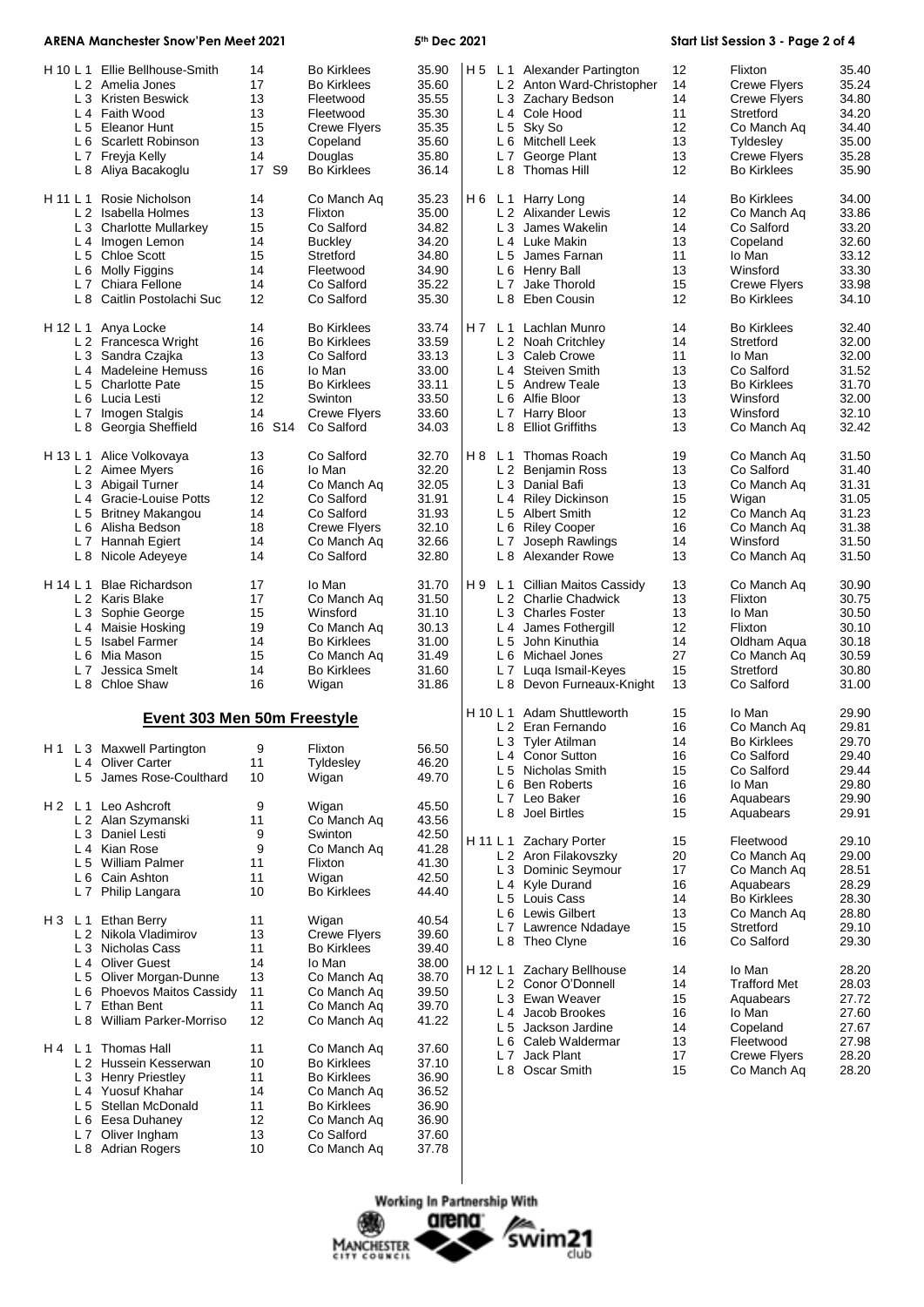| <b>ARENA Manchester Snow'Pen Meet 2021</b> |                |                                          |                       |                    | 5th Dec 2021 |     |                | Start List Session 3 - Page 3 of 4  |        |                        |                    |
|--------------------------------------------|----------------|------------------------------------------|-----------------------|--------------------|--------------|-----|----------------|-------------------------------------|--------|------------------------|--------------------|
|                                            |                | H 13 L 1 Jack Burgess                    | 16                    | lo Man             | 27.30        | H 9 |                | L 1 Katy Hughes                     | 13     | Fleetwood              | 1:30.00            |
|                                            |                | L 2 Bobby Hulme                          | 15                    | Co Manch Aq        | 27.20        |     |                | L 2 Rosie Nicholson                 | 14     | Co Manch Aq            | 1:28.60            |
|                                            |                | L 3 Oli Bottomley                        | 13                    | Co Salford         | 27.00        |     |                | L 3 Emily Jackson Smith             | 13     | Co Salford             | 1:26.77            |
|                                            |                | L 4 Oliver Osborne                       | 19                    | Co Manch Aq        | 26.09        |     | L4             | Jessica Smelt                       | 14     | <b>Bo Kirklees</b>     | 1:25.90            |
|                                            | L <sub>5</sub> | <b>Ryan Coulthard</b>                    | 18                    | Co Manch Aq        | 26.50        |     |                | L 5 Lauren Cusick                   | 14     | Aquabears              | 1:25.96            |
|                                            |                | L 6 Fraser Travis                        | 16                    | Aquabears          | 27.14        |     |                | L 6 Abbie Unsworth                  | 14     | Wigan                  | 1:27.25            |
|                                            |                | L 7 Ethan Lace                           | 16                    | lo Man             | 27.20        |     | L7             | Aliya Bacakoglu                     | 17 SB9 | <b>Bo Kirklees</b>     | 1:28.90            |
|                                            |                | L 8 Ehi Itua                             | 17                    | Stretford          | 27.30        |     |                | L 8 Anna Lucas                      | 13     | Co Salford             | 1:30.84            |
|                                            |                |                                          |                       |                    |              |     | H 10 L 1       | Molly Marsh                         | 14     | <b>Bo Kirklees</b>     | 1:23.30            |
|                                            |                | <b>Event 304 Women 100m Breaststroke</b> |                       |                    |              |     |                | L 2 Amelia Jones                    | 17     | <b>Bo Kirklees</b>     | 1:21.30            |
| H 1                                        |                | L 3 Koyi So                              | 10                    | Co Manch Ag        | 2:15.00      |     |                | L 3 Aimee Myers                     | 16     | lo Man                 | 1:21.00            |
|                                            |                | L 4 Mathilda Schrank                     | 9                     | Co Manch Aq        | 2:06.89      |     | L 4            | Carys Morgan                        | 13     | Welshpool              | 1:19.20            |
|                                            |                | L 5 Nell Stevenson                       | 10                    | Tyldesley          | 2:09.50      |     |                | L 5 Mia Mason                       | 15     | Co Manch Aq            | 1:19.81            |
|                                            |                |                                          |                       |                    |              |     | L 6            | Chloe Shaw                          | 16     | Wigan                  | 1:21.10            |
|                                            |                | H 2 L 2 Glorianna Moynihan               | 9                     | Co Manch Aq        | 2:03.70      |     |                | L 7 Charlotte Mullarkey             | 15     | Co Salford             | 1:22.67            |
|                                            |                | L 3 Scarlett Fagan                       | 11                    | Co Manch Aq        | 1:59.70      |     |                | L 8 Grace Rowbotham-Keatin 13       |        | Co Manch Aq            | 1:24.50            |
|                                            |                | L 4 Jasmine Berry                        | 14                    | <b>Bo Kirklees</b> | 1:57.00      |     |                |                                     |        |                        |                    |
|                                            |                | L 5 Emily Yang                           | 10                    | Co Manch Aq        | 1:58.70      |     |                | <b>Event 305 Men 100m Butterfly</b> |        |                        |                    |
|                                            |                | L 6 Emily Smith                          | 11                    | Co Manch Aq        | 2:02.40      |     |                |                                     |        |                        |                    |
|                                            |                | L 7 Emily Rowe                           | 10                    | Co Manch Aq        | 2:05.85      | H 1 |                | L 2 Alixander Lewis                 | 12     | Co Manch Ag            | 1:44.30            |
|                                            |                |                                          |                       |                    |              |     |                | L 3 Micah-Noel Schrank              | 13     | Co Manch Ag            | 1:35.22            |
|                                            | H3 L1          | <b>Isobel Hurst</b>                      | 13                    | Wigan              | 1:53.90      |     |                | L 4 Caleb Crowe                     | 11     | lo Man                 | 1:25.70            |
|                                            |                | L 2 Charlotte Peel                       | 11                    | Winsford           | 1:52.33      |     | L <sub>5</sub> | Cillian Maitos Cassidy              | 13     | Co Manch Aq            | 1:27.80            |
|                                            |                | L 3 Evie Lambert                         | 14<br>SB <sub>9</sub> | <b>Bo Kirklees</b> | 1:48.90      |     |                | L 6 Stellan McDonald                | 11     | <b>Bo Kirklees</b>     | 1:39.20            |
|                                            |                | <b>Eleanor Fothergill</b>                | 10                    | Flixton            | 1:47.50      |     |                |                                     |        |                        |                    |
|                                            | L4             | L 5 Evie Kenyon                          | 11                    |                    |              |     |                | H 2 L 1 Mason Stocks                | 12     |                        | 1:20.92            |
|                                            |                | Lavla Dolan                              | 10                    | <b>Bo Kirklees</b> | 1:48.80      |     |                | L 2 Alexander Hornby                | 14     | Aquabears<br>Tyldesley |                    |
|                                            | L <sub>6</sub> |                                          | 12                    | Wigan              | 1:52.03      |     |                | L 3 Benjamin Ross                   |        |                        | 1:20.60<br>1:20.40 |
|                                            |                | L 7 Niamh Khan                           |                       | Co Manch Aq        | 1:53.00      |     |                |                                     | 13     | Co Salford             |                    |
|                                            | L 8            | Laura Mcgarty                            | 12                    | Aquabears          | 1:56.20      |     |                | L <sub>4</sub> Charles Foster       | 13     | lo Man                 | 1:19.70            |
|                                            |                |                                          |                       |                    |              |     |                | L 5 Dominic Pokam                   | 11     | Co Manch Aq            | 1:20.34            |
| H4 L1                                      |                | Olivia Ryan                              | 12                    | Co Manch Aq        | 1:46.60      |     |                | L 6 Tyler Atilman                   | 14     | Bo Kirklees            | 1:20.50            |
|                                            |                | L <sub>2</sub> Rose Jameson              | 15                    | Co Manch Aq        | 1:46.00      |     |                | L 7 Adam Shuttleworth               | 15     | Io Man                 | 1:20.60            |
|                                            |                | L 3 Isobel Coulson                       | 12                    | <b>Bo Kirklees</b> | 1:45.30      |     |                | L 8 Eben Cousin                     | 12     | Bo Kirklees            | 1:24.90            |
|                                            | L4             | Lucy Ross                                | 13                    | Flixton            | 1:44.50      |     |                |                                     |        |                        |                    |
|                                            | L <sub>5</sub> | <b>Grace Tushingham</b>                  | 10                    | Fleetwood          | 1:45.01      |     |                | H 3 L 1 Lachlan Munro               | 14     | <b>Bo Kirklees</b>     | 1:18.90            |
|                                            | L <sub>6</sub> | Sophie Mansfield                         | 13                    | <b>Bo Kirklees</b> | 1:45.30      |     |                | L 2 Charlie Chadwick                | 13     | Flixton                | 1:14.51            |
|                                            |                | L 7 Azra Eva Yavas                       | 10                    | Co Manch Aq        | 1:46.48      |     |                | L 3 Devon Furneaux-Knight           | 13     | Co Salford             | 1:11.50            |
|                                            | L 8            | Helena Teale                             | 10                    | <b>Bo Kirklees</b> | 1:46.70      |     |                | L 4 Samuel Stout                    | 14     | Co Salford             | 1:10.94            |
|                                            |                |                                          |                       |                    |              |     |                | L 5 Aron Filakovszky                | 20     | Co Manch Ag            | 1:11.00            |
| H5 L1                                      |                | <b>Betsy Lloyd</b>                       | 9                     | Wigan              | 1:44.20      |     | L 6            | James Fothergill                    | 12     | Flixton                | 1:12.10            |
|                                            |                | L 2 Serena Standring                     | 11                    | Winsford           | 1:42.70      |     |                | L 7 Jaeden Lim                      | 14     | Stretford              | 1:16.00            |
|                                            |                | L 3 Harriet Newton                       | 14                    | Co Manch Aq        | 1:42.28      |     | L8             | Danial Bafi                         | 13     | Co Manch Aq            | 1:19.63            |
|                                            | L4             | Tylia Glynn                              | 15                    | Co Manch Aq        | 1:39.90      |     |                |                                     |        |                        |                    |
|                                            |                | L 5 Jenna Binks                          | 12                    | Tyldesley          | 1:40.70      |     |                | H 4 L 1 Eber Clayton                | 15     | Co Manch Aq            | 1:09.20            |
|                                            |                | L 6 Francesca Teasdale                   | 12                    | Co Salford         | 1:42.40      |     |                | L 2 R Haliburton-Chaplin            | 17     | Fleetwood              | 1:07.70            |
|                                            |                | L 7 Sophia Yu                            | 12                    | Co Manch Aq        | 1:44.00      |     |                | L 3 Oli Bottomley                   | 13     | Co Salford             | 1:06.90            |
|                                            |                | L 8 Scarlett Robinson                    | 13                    | Copeland           | 1:44.40      |     |                | L 4 Jake Fabi                       | 22     | Co Cardiff             | 56.21              |
|                                            |                |                                          |                       |                    |              |     |                | L 5 Bobby Hulme                     | 15     | Co Manch Aq            | 1:05.40            |
| H 6                                        |                | L 1 Amber Aston                          | 12                    | Aquabears          | 1:39.00      |     |                | L 6 Toby Malkin                     | 16     | Stretford              | 1:07.06            |
|                                            |                | L 2 Freyja Kelly                         | 14                    | Douglas            | 1:38.20      |     |                | L 7 Zachary Porter                  | 15     | Fleetwood              | 1:09.00            |
|                                            |                | L 3 Ellen Jones                          | 10                    | Wigan              | 1:37.90      |     |                | L 8 Callum Mongan                   | 14     | Aquabears              | 1:10.06            |
|                                            | L 4            | Hannah Egiert                            | 14                    | Co Manch Aq        | 1:36.10      |     |                |                                     |        |                        |                    |
|                                            | L <sub>5</sub> | Ellie Bellhouse-Smith                    | 14                    | <b>Bo Kirklees</b> | 1:36.68      |     |                | Event 306 Women 200m Backstroke     |        |                        |                    |
|                                            |                | L 6 Lucy Butt                            | 13                    | Stretford          | 1:37.90      |     |                |                                     |        |                        |                    |
|                                            |                | L 7 Imogen Jones                         | 12                    | <b>Bo Kirklees</b> | 1:38.20      |     |                |                                     |        |                        |                    |
|                                            | L 8            | <b>Betsy Berry</b>                       | 11                    | Co Salford         | 1:39.38      | H 1 |                | L 2 Emily Yang                      | 10     | Co Manch Ag            | 3:57.90            |
|                                            |                |                                          |                       |                    |              |     |                | L 3 Isobel Coulson                  | 12     | <b>Bo Kirklees</b>     | 3:41.50            |
|                                            |                | H 7 L 1 Abigail Cullen                   | 13                    | Wigan              | 1:35.50      |     |                | L 4 Camilla Holland                 | 10     | Wigan                  | 3:15.01            |
|                                            |                | L 2 Annabel Broadhead                    | 14                    | <b>Bo Kirklees</b> | 1:35.00      |     |                | L 5 Jasmine Berry                   | 14     | <b>Bo Kirklees</b>     | 3:19.00            |
|                                            |                | L 3 Francesca Wright                     | 16                    | <b>Bo Kirklees</b> | 1:34.60      |     |                | L 6 Niamh Khan                      | 12     | Co Manch Aq            | 3:57.90            |
|                                            |                | L 4 Imogen Palmer                        | 14                    | Flixton            | 1:33.40      |     |                |                                     |        |                        |                    |
|                                            |                | L 5 Isabella Holmes                      | 13                    | Flixton            | 1:33.62      | H 2 | L <sub>1</sub> | Lily Hanrahan                       | 11     | Co Salford             | 3:10.00            |
|                                            | L 6            | Amelie Pasquier                          | 13                    | Co Manch Aq        | 1:35.00      |     |                | L 2 Annabel Howe                    | 13     | <b>Bo Kirklees</b>     | 3:04.70            |
|                                            |                | L 7 Emilia Hartley                       | 14                    | <b>Bo Kirklees</b> | 1:35.16      |     |                | L 3 Laila Lawrenson                 | 12     | Fleetwood              | 3:01.49            |
|                                            | L 8            | <b>Rosie Berry</b>                       | 12                    | Co Salford         | 1:35.70      |     |                | L 4 Nicole Adeyeye                  | 14     | Co Salford             | 2:57.10            |
|                                            |                |                                          |                       |                    |              |     |                | L 5 Ruby Wakelin                    | 13     | Co Salford             | 2:59.53            |
| H 8                                        |                | L 1 Astrid Carroll                       | 12                    | <b>Bo Kirklees</b> | 1:32.90      |     |                | L 6 Sophie Mansfield                | 13     | <b>Bo Kirklees</b>     | 3:02.60            |
|                                            |                | L 2 Anya Jolley                          | 13                    | Wigan              | 1:31.40      |     |                | L 7 Yasmin Papargiris               | 12     | Co Salford             | 3:08.51            |
|                                            |                |                                          |                       |                    |              |     |                | L 8 Florence Hobson                 | 12     | <b>Bo Kirklees</b>     | 3:12.72            |
|                                            | L <sub>3</sub> | <b>Charlotte Pate</b>                    | 15                    | <b>Bo Kirklees</b> | 1:31.28      |     |                |                                     |        |                        |                    |
|                                            | L <sub>4</sub> | Mia Thomas                               | 15                    | <b>Bo Kirklees</b> | 1:30.96      | HЗ  |                | L 1 Emilia Hartley                  | 14     | <b>Bo Kirklees</b>     | 2:55.00            |
|                                            | L <sub>5</sub> | Ellie Cowin                              | 13                    | lo Man             | 1:31.00      |     |                | L 2 Annabelle Chan                  | 11     | Winsford               | 2:50.40            |
|                                            | L 6            | Carey Sullivan                           | 11                    | Co Manch Aq        | 1:31.40      |     |                | L 3 Tia Malkin                      | 14     | Stretford              | 2:49.70            |
|                                            | L <sub>7</sub> | Jessica Tasker                           | 14                    | <b>Buckley</b>     | 1:32.30      |     |                | L 4 Nina Roberts                    | 15     | Stretford              | 2:48.90            |
|                                            | L 8            | Kristen Beswick                          | 13                    | Fleetwood          | 1:33.00      |     | L 5            | Jessica Tasker                      | 14     | <b>Buckley</b>         | 2:49.60            |
|                                            |                |                                          |                       |                    |              |     |                | L 6 Tilly Collins                   | 12     | Wigan                  | 2:50.12            |
|                                            |                |                                          |                       |                    |              |     | L 7            | Jessica Corder                      | 12     | Co Salford             | 2:54.00            |
|                                            |                |                                          |                       |                    |              |     |                | L 8 Ellen Toal                      | 13     | Co Manch Aq            | 2:57.10            |